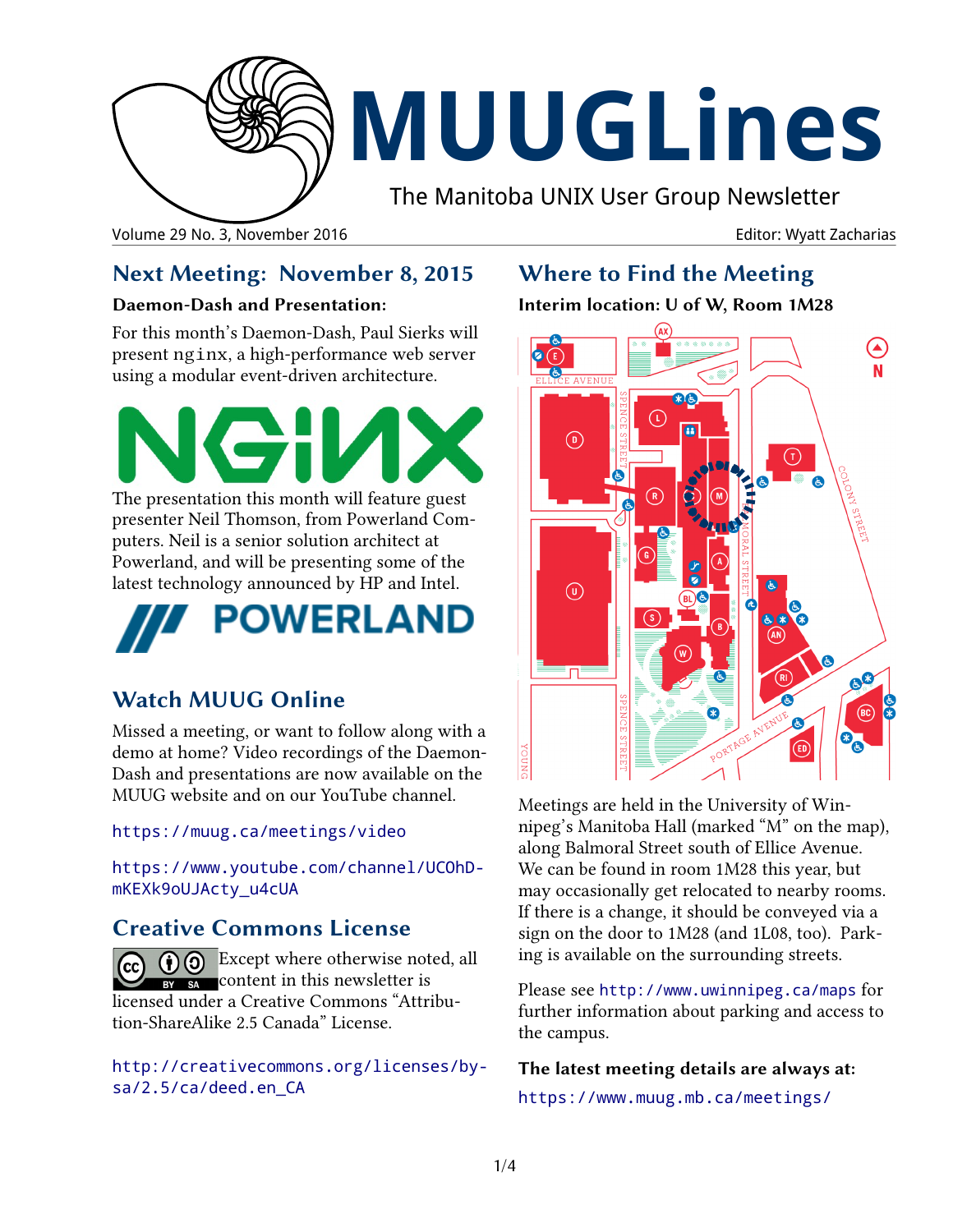## **2016-2017 MUUG Board Elections**

*Adam Thompson, 2016-2017 MUUG Board Election Nomination Committee*

Every November, the group holds its Annual General Meeting. The main goals of the meeting are to elect the new board, and to pass any special resolutions, if required. The Board may consist of up to nine (9) people.

As of this writing, the following nine members are allowing their names to stand for (re)election.

#### **Trevor Cordes: Owner, Tecnopolis Enterprises**

Trevor Cordes (B.Sc. CompSci) has owned and operated Tecnopolis Enterprises, a computer VAR, programming and consultancy company, since 1999. Linux and FOSS have been the keystone of Tecnopolis since inception, embodied in their flagship do-everything appliances for small business. Trevor was President of the Atari ST User's Group for four years, between 1995-1999. He prefers Fedora and Perl.

#### **Gilbert Detillieux: Systems Analyst, University of Manitoba**

Gilbert Detillieux has been working with UNIX as a programmer, system administrator, and trainer since 1980. He worked as a computer consultant specializing in UNIX, from 1983 to 1989, and is currently working as a Systems Analyst for the University of Manitoba's Department of Computer Science, where's he's worked since 1989, installing, supporting and upgrading the department's network and UNIX server infrastructure. He was co-founder and past president of the Technical UNIX User Group (now MUUG), and has been an active member of the MUUG board ever since.

#### **Kevin McGregor: Systems Specialist, City of Winnipeg**

Kevin McGregor provides server, platform and infrastructure support in the City of Winnipeg's Information Systems Department. After having briefly used UTS on an Amdahl mainframe in university in the mid-80s, he dabbled in Coherent and then converted to Linux and OpenBSD. He has been a member of MUUG since the early 90s,

edited the group's newsletter for a number of years, presented various topics at MUUG meetings and has served on the board for the majority of his membership.

#### **Katherine Scrupa: LAN Administrator, Steinbach Credit Union**

Katherine Scrupa is a LAN Administrator at SCU. Katherine has been a member of MUUG since 2006, during which she has been using Linux at home. Her educational pursuits in Computer Science led her to a Network Technology CCNA (Hons.) program at Red River College in 2010, with an emphasis on networking and system administration.

#### **Paul Sierks: Priceline Partner Networks**

Paul Sierks is a software developer and system administrator currently employed by Priceline Partner Networks. He was previously employed by Quipped Interactive Learning Technologies in the same field. Many of you will know him from his enthusiasm for Arch Linux, including his presentation on that.

#### **Adam Thompson: Senior Systems Administrator, Avant Systems Group**

Adam first unknowingly used UNIX in 1988, while playing NetHack on the QNX BBS in Ottawa, which gave him a huge advantage the first time he encountered vi(1)! He first ran into UNIX professionally in 1990, and started using Linux in 1991. Adam is the author of several termcap(5) and terminfo(5) entries, deployed the first cross-platform, public, networked instantmessaging system in Manitoba, and installed the first UnixWare system in Manitoba. He has developed several UNIX/Linux courses, and has also taught RDBMS administration. Adam has been a member of MUUG since 1995, and a board member for over a decade. Adam currently attempts to make multiple versions of Linux, Windows, Solaris and BSD all play together nicely, in between working on customer installations of Atlassian software and making virtualization environments do his bidding.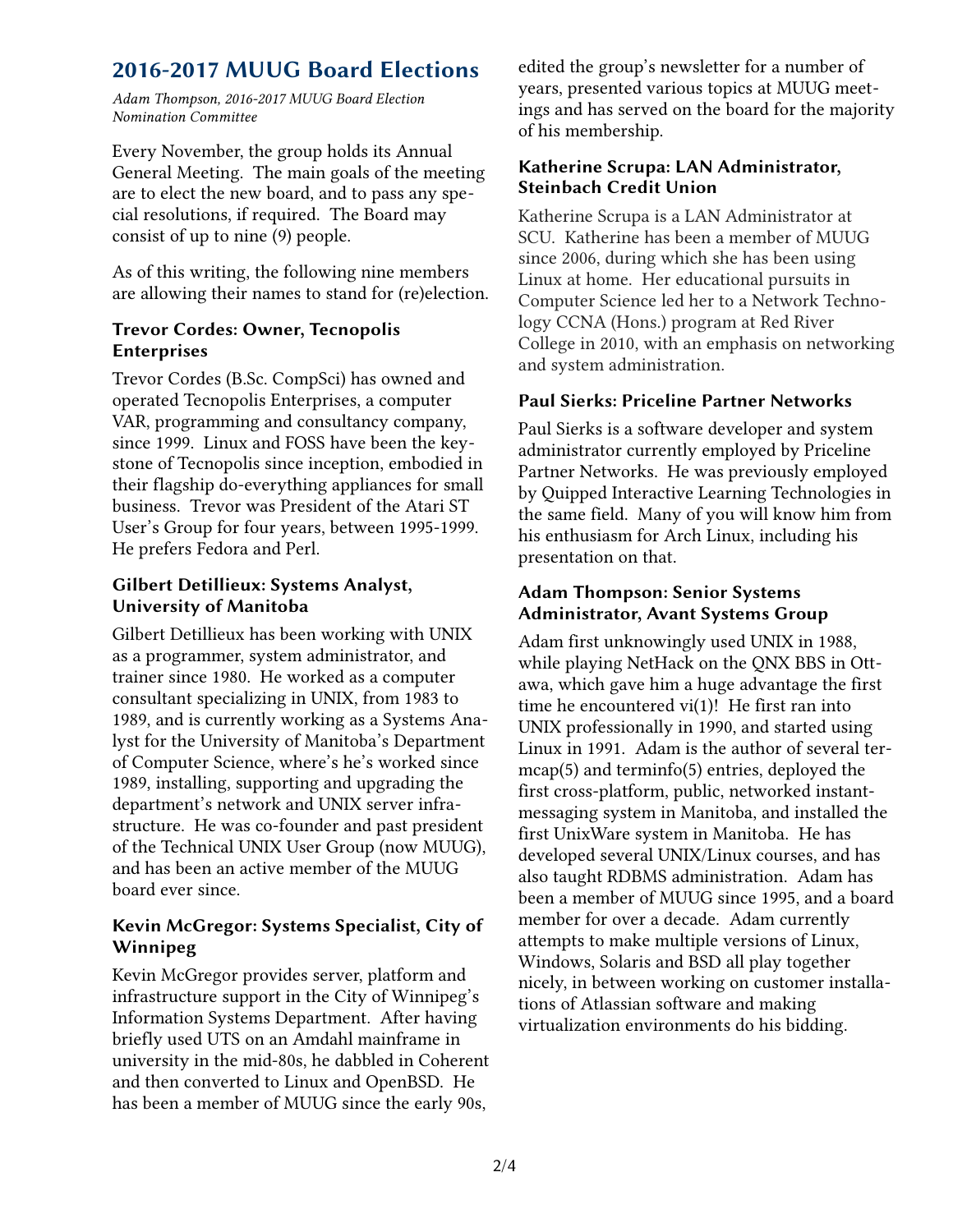#### **Tyhr Trubiak: Systems Administrator, Thorkelson Consulting**

Tyhr Trubiak is a Systems Administrator at Thorkelson Consulting, supporting a mixture of linux and Windows.

Tyhr holds a B.Sc. (CompSci) from the University of Manitoba.

His interests include acting, 2D node-based digital compositing (visual effects for movies) and anything Jeep related.

#### **Brad Vokey: Owner, Fortresss Software**

Brad is the owner of Fortress Software Inc. and the creator of the Matchmaker Fundraiser (aka "Matchomatics" - a fundraiser that provides compatibility lists for millions of students across Canada and the US). Brad started the company in 1985 using Apple ][ computers and 6502 machine language. Then switched to 68000 machine language on Atari ST computers in 1986 and then to C on Atari TT030 computers soon after. The original C program and Atari TT030 computers are still very much alive and in use to this day! In 2004, Brad started using Linux on Tecnopolis servers, and joined MUUG in 2006. He previously served on the board of the Atari ST Users Group (STUG) and became a board member of MUUG in 2011. He has been keeping our finances in order as your MUUG treasurer since 2013.

#### **Wyatt Zacharias: UNIX/Linux Administrator, Manitoba Blue Cross**

Wyatt Zacharias is the UNIX/Linux and newly Network administrator at Manitoba Blue Cross. He manages a mix of RedHat Linux, HP-UX, and SuSE Enterprise installations. Wyatt has been president of MUUG for the previous two years, and served as vice-president the year before that. Wyatt graduated from Red-River college in 2014, and is a RedHat certified engineer.

## **CVE-2016-5195: Dirty Cow**

On October  $19<sup>th</sup>$  it was announced that a new local privilege escalation vulnerability was found in the Linux kernel, affecting all versions since 2.5.22 (released 2007). The vulnerability is caused by a race condition in the Linux memory subsystem that handles copy-on-write breakage of

private read-only memory mappings. Unprivileged users are able to exploit this flaw to gain access to otherwise read-only memory mappings and perform changes to increase system privileges.

According to Phil Oester, the researcher that found the bug, they have already witnessed the exploit being used in the wild. Although the vulnerability is only exploitable with local access, other vulnerabilities such as SQL injection or misconfigured CGI can allow an attacker to run the exploit remotely.

#### https://goo.gl/e3TKva



## **DynDNS Goes Offline from Massive DDoS Attack**

Starting at 11:10UTC on Oct. 21 DynDNS announced they were monitoring and mitigating a DDoS attack causing increased resolution latency on customers' domains. At 15:10UTC the intensity of the attack increased, and began causing resolution failures for DynDNS customer domains. Sites affected included Twitter, the Playstation Network, and Github.

The attack in total consisted of three waves of attack, the last of which ended at 22:17UTC Oct 21. After the attack it was reported by CNBC that the U.S. Department of Homeland Security would be investigating the source of the attack.



*Level3 heatmap of outages across the United States*

#### https://goo.gl/y4s2p4